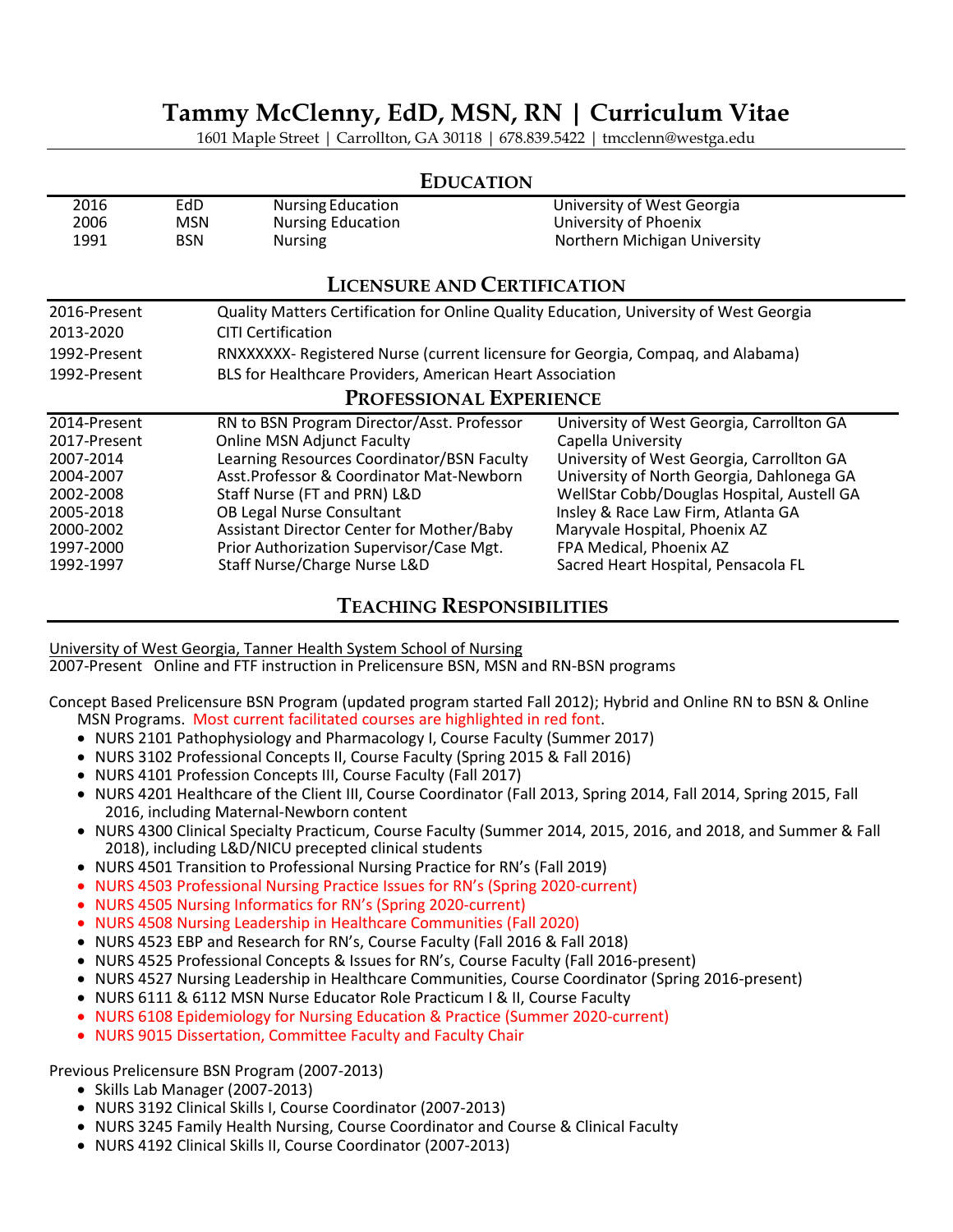Graduate Student Capstone Project Advisor

University of West Georgia, Tanner Health System School of Nursing, Carrollton, GA

- Barr, C. *Collaborative Gaming.*
- Bernhard, S. *Faculty Development: Integrating DocuCare into the Clinical Setting.*
- Baumann, K. *Connecting the Dots: Using Simulation to Support a Concept Based Curriculum.*
- Cates, B. *Orientation Program for RN's Precepting Pre-licensure BSN Students.*
- Daly, S. *University Orientation Program for Part-time Adjunct Clinical Faculty.*

#### Dissertation Committee Work

Patterson, Ragsdale, & Butts: EdD in Nursing Education, University of West Georgia; Role: committee member.

Hesser (current): EdD in Nursing Education, University of West Georgia; Role: Dissertation Chair

#### Capella University, School of Health Sciences & Nursing

- 2017-Present Online instruction in MSN program (Adjunct)
	- MSN 6010 Advanced Nursing Leadership & Management
	- MSN 6210 Leadership Management for Nurse Executives
	- MSN 6021 Biopsychosocial Concepts for Advanced Nursing

## **PUBLICATIONS**

#### **Publications in Books, Journals, Magazines or Newspapers**

McClenny, T. (2020, December). Using phenomenography in nursing education research. *International Journal of Nursing Education Scholarship 17*(1), 1-15. *<https://doi.org/10.1515/ijnes-2020-0009>*

McClenny, T. (2018, February). Student experiences of high-stakes testing for progression in one undergraduate nursing program. *International Journal of Nursing Education Scholarship, 15*(1), 1-14*.* doi: 10.1515/ijnes-2017-0001

Invited to contribute discussion topics and pre-lecture quizzes for the following Lippincott, Williams, & Wilkins textbooks:

- O'Meara's Maternity, Newborn, and Women's Health: A Case-Based Approach (2018), Unit 1 Reviewer, Lippincott Williams & Wilkins
- Klossner, N. J. & Hatfield, N.T. (2010). *Introductory maternity & pediatric nursing* (2nd ed.). Philadelphia: Lippincott Williams & Wilkins.
- Timby, B.K. & Smith, N. E. (2010). *Introductory medical-surgical nursing* (10th ed.). Philadelphia: Lippincott Williams & Wilkins.

## **GRANTS AND FUNDING**

**McClenny, T. (2012).** University of West Georgia Technical Fee Grant Proposal Awarded for IV Simulator for Clinical Skills & Simulation Lab (\$8,000).

**McClenny, T. (2010).** University of West Georgia Technical Fee Grant Proposal Awarded for Simulators for Clinical Skills & Simulation Labs (\$20,000).

## **PRESENTATIONS**

#### **International, National, Regional or State**

- Caramanica, L., Bishop, M., **McClenny**, **T.**, & Cody, L. (October, 2019). Interprofessional Education (IPE) Lunch & Learn Nursing Faculty Development. Podium presentation to nursing faculty at Tanner Health System School of Nursing.
- Richter, S., Volkert, D., & **McClenny, T**. (May, 2018). Effective online student orientation. Podium presentation at Innovations in Pedagogy Conference at University of West Georgia, Carrollton, Georgia.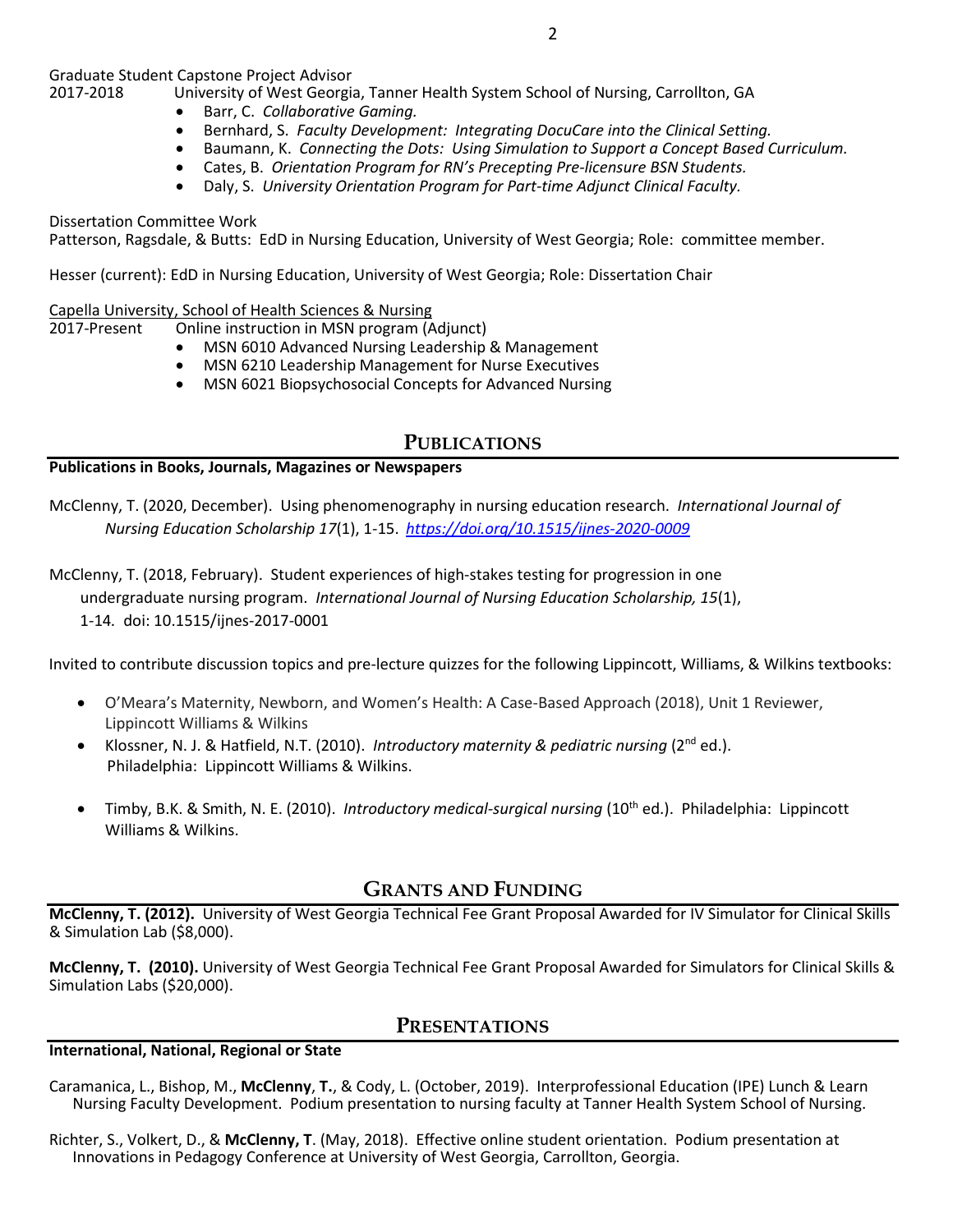- Caramanica, L., Bishop, M., **McClenny, T**., & Cody, L. (April, 2018). Interprofessional Education (IPE) Lunch & Learn Nursing Faculty Development. Podium presentation to nursing faculty at Tanner Health System School of Nursing.
- Barr, C., **McClenny, T**., & Morales, K. (February, 2018). *State of the nursing graduate.* Podium presentation at Georgia Association of Nursing Education Convention, Jekyll Island, Georgia.
- McClenny, T. (November, 2017). *Student experiences of high-stakes testing for progression in one undergraduate nursing program.* Poster presentation at Southern Regional Education Board Council on Collegiate Education for Nursing Convention, Atlanta, Georgia.
- McClenny, T. *(May, 2017). Using phenomenography to improve curriculum and teaching.* Podium presentation at Innovations in Pedagogy Conference at University of West Georgia, Carrollton, Georgia.
- McClenny, T. (February, 2016). *Student experiences of high-stakes testing for progression in one undergraduate nursing program.* Podium presentation at Georgia Association of Nursing Education Convention, Jekyll Island, Georgia.
- Carter, J., Johnston, R., & **McClenny, T**. (February, 2015) *Factors influencing nurses to return to higher education in the online environment*. Poster presentation at Scholarship for Teaching and Learning International Conference, Savannah, Georgia.
- Carter, J., Johnston, R., & **McClenny, T**. (February, 2015) *Factors influencing nurses to return to higher education in the online environment*. Poster presentation at Georgia Association of Nursing Education Convention, Lake Lanier Island, Georgia.
- Carter, J., Johnston, R., & **McClenny, T**. (November, 2014) *Factors influencing nurses to return to higher education in the online environment*. Poster presentation at Professional Nurse Educators Group Annual Conference, Mayo Clinic, Rochester, Minnesota.

## **HONORS AND AWARDS**

|      | 2016, 2017, 2019 Daisy Award Faculty Nominee, University of West Georgia    |
|------|-----------------------------------------------------------------------------|
| 2014 | Inducted to the Phi Kappa Phi & Delta Epsilon lota Academic Honor Societies |
| 2013 | Delta lota Epsilon Academic Honor Society                                   |

### **PROFESSIONAL AFFILIATIONS**

| 2012-Present | American Association of Colleges of Nursing (member)                     |  |
|--------------|--------------------------------------------------------------------------|--|
| 2012-Present | Georgia Association of Nurse Educators (member + below):                 |  |
|              | North District Director (elected 2016-2018)                              |  |
|              | Planning Committee (2017-Present)<br>٠                                   |  |
|              | Nominations Committee (2020)                                             |  |
|              | Bylaws Committee (2018-19)                                               |  |
| 2012-Present | National League for Nurse (member)                                       |  |
| 2012-Present | American Association of Colleges of Nursing (member)                     |  |
| 2005-Present | Sigma Theta Tau International Nursing Honor Society (member)             |  |
| 2004-Present | Association of Women's Health, Obstetrical and Neonatal Nursing (member) |  |

## **INSTITUTIONAL SERVICE**

#### University of West Georgia, University Level

| 2019-present<br>2017<br>2017-2020 | Undergraduate Program Committee (member)<br><b>UWG Online Committee (member)</b><br>Leadership Development Institute (LDI) (member) |
|-----------------------------------|-------------------------------------------------------------------------------------------------------------------------------------|
| 2016-current                      | University Barriers Team (member)                                                                                                   |
| 2016-2017                         | University Relations Committee (Secretary)                                                                                          |
| 2014-2016                         | Disciplinary Action Committee (member)                                                                                              |
| 2012-2014                         | Intercollegiate Athletics Committee (member)                                                                                        |
| 2012                              | XIDS Committee (member)                                                                                                             |
| 2009-2011                         | Learning Resources Committee (member)                                                                                               |

#### Tanner Health System School of Nursing, UWG

2020 Strategic Planning ad hoc committee (Student Support)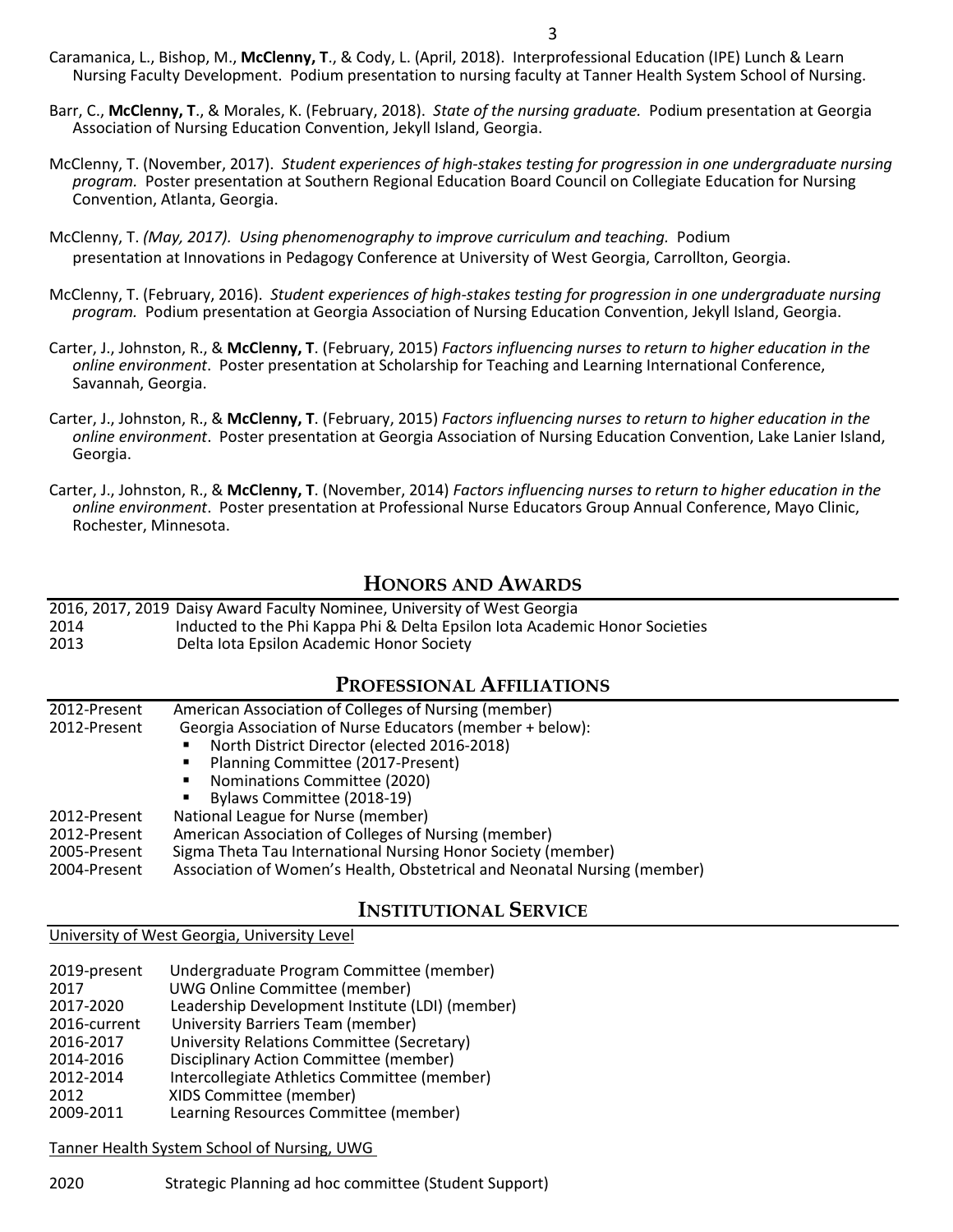| 2019         | Strategic Planning ad hoc committee (Recruitment & Retention)                      |
|--------------|------------------------------------------------------------------------------------|
| 2018-19      | Dean Schuessler's Periodic Evaluation/Review Committee (member)                    |
| 2017-present | Interprofessional Education & Collaboration Committee (IPE) (member)               |
| 2017-present | Caring for Students Committee (member)                                             |
| 2017-2018    | MSN Practicum Ad Hoc Committee (member)                                            |
| 2016-present | Graduate Program Committee (TT member)                                             |
| 2015-present | Deans Advisory Council (RN to BSN Program Director)                                |
| 2015-present | RN to BSN Program Committee (Chair)                                                |
| 2013-present | Undergraduate Program Committee (RN to BSN Program Director)                       |
| 2013-present | Graduate Program Committee (NTT & Graduate Student Representative and MSN Faculty) |
| 2009-2012    | Curriculum Park Committee (member and Clinical Team Consultant)                    |
| 2009-present | <b>Student Nurses Association (Faculty Advisor)</b>                                |
| 2008-2010    | Simulation Committee (Skills Lab Manager)                                          |
| 2007-2013    | Caring for Students Committee (member)                                             |
| 2007-2013    | Deans Advisory Committee (Skills Lab Manager)                                      |
|              |                                                                                    |

USG

USG RN to BSN Task Force and eMajor RN to BSN Collaborative Committee

# **PROFESSIONAL AND COMMUNITY SERVICE**

| 2020-present |
|--------------|
| 2016-present |
| 2016         |
|              |
| 2016-Present |
| 2012-Present |
| 2009-Present |
| 2005-2016    |
|              |

**PROFESSIONAL GROWTH AND DEVELOPMENT**

| <b>AACN BSN Conference New Orleans</b>                                   | November 2018     |
|--------------------------------------------------------------------------|-------------------|
| Southern Regional Education Board CCEN Conference                        | November 2017     |
| CCNE Webinar: Expectations for Clinical Practice Experiences for Accred. | Fall 2017         |
| Innovations in Pedagogy, University of West Georgia                      | May 2017 and 2018 |
| Leadership Development Institute (LDI), University of West Georgia       | Fall 2017-present |
| <b>Quality Matters Certifications</b>                                    |                   |
| <b>QM Peer Reviewer Course</b><br>$\bullet$                              | <b>July 2017</b>  |
| Designing a QM Course<br>$\bullet$                                       | June 2016         |
| Applying the QM Rubric<br>$\bullet$                                      | May 2016          |
| UWG College for a Day                                                    | Spring 2015       |
| Scholarship for Teaching and Learning International Conference           | Spring 2015       |
| <b>AACN High-Stakes Testing Webinar</b>                                  | Fall 2014         |
| AACN Executive Leadership Conference, Baltimore, MD                      | November 2014     |
| Professional Nurse Educators Group (PNEG), Rochester, MN                 | Fall 2014         |